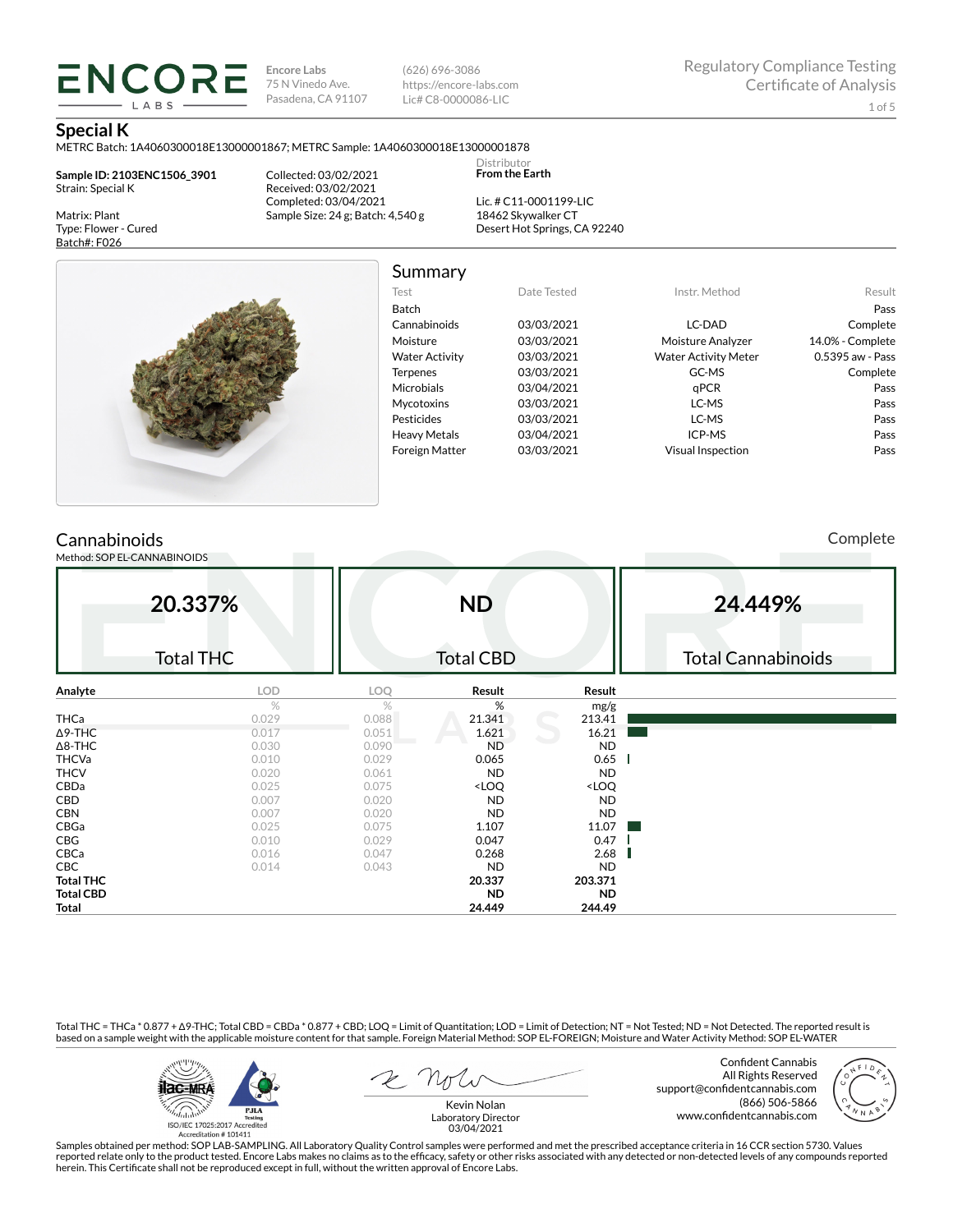**ENCORE Encore Labs** 75 N Vinedo Ave. Pasadena, CA 91107

(626) 696-3086 https://encore-labs.com Lic# C8-0000086-LIC

### **Special K**

LABS

METRC Batch: 1A4060300018E13000001867; METRC Sample: 1A4060300018E13000001878

| Sample ID: 2103ENC1506 3901<br>Strain: Special K      | Collected: 03/02/2021<br>Received: 03/02/2021              | Distributor<br><b>From the Earth</b>         |                              |        |  |
|-------------------------------------------------------|------------------------------------------------------------|----------------------------------------------|------------------------------|--------|--|
| Matrix: Plant<br>Type: Flower - Cured<br>Batch#: F026 | Completed: 03/04/2021<br>Sample Size: 24 g; Batch: 4,540 g | Lic. # C11-0001199-LIC<br>18462 Skywalker CT | Desert Hot Springs, CA 92240 |        |  |
| <b>Terpenes</b>                                       |                                                            |                                              |                              |        |  |
| Method: SOP EL-TERPENES                               |                                                            |                                              |                              |        |  |
| Analyte                                               | <b>LOD</b>                                                 | LOO                                          | <b>Result</b>                | Result |  |
|                                                       | $\%$                                                       | $\%$                                         | %                            | mg/g   |  |
| β-Myrcene                                             | 0.002                                                      | 0.011                                        | 0.822                        | 8.22   |  |
| β-Caryophyllene                                       | 0.003                                                      | 0.011                                        | 0.720                        | 7.20   |  |
| α-Humulene                                            | 0.002                                                      | 0.011                                        | 0.213                        | 2.13   |  |

| p-Caryophyliene     | U.UUJ | U.U T T | 0.720                                                    | 7.ZU                         |  |
|---------------------|-------|---------|----------------------------------------------------------|------------------------------|--|
| $\alpha$ -Humulene  | 0.002 | 0.011   | 0.213                                                    | 2.13                         |  |
| Linalool            | 0.002 | 0.011   | 0.086                                                    | 0.86                         |  |
| α-Bisabolol         | 0.002 | 0.011   | 0.066                                                    | 0.66                         |  |
| δ-Limonene          | 0.002 | 0.011   | 0.059                                                    | 0.59                         |  |
| Ocimene             | 0.002 | 0.011   | 0.019                                                    | 0.19                         |  |
| $\beta$ -Pinene     | 0.001 | 0.011   | 0.017                                                    | 0.17                         |  |
| trans-Nerolidol     | 0.001 | 0.007   | 0.012                                                    | 0.12                         |  |
| $\alpha$ -Pinene    | 0.001 | 0.011   | <loq< th=""><th><loq< th=""><th></th></loq<></th></loq<> | <loq< th=""><th></th></loq<> |  |
| $\alpha$ -Terpinene | 0.002 | 0.011   | ND.                                                      | ND.                          |  |
| Camphene            | 0.001 | 0.011   | <b>ND</b>                                                | ND                           |  |
| cis-Nerolidol       | 0.000 | 0.005   | <b>ND</b>                                                | ND.                          |  |
| $\delta$ -3-Carene  | 0.001 | 0.011   | <b>ND</b>                                                | ND.                          |  |
| Eucalyptol          | 0.002 | 0.011   | <b>ND</b>                                                | ND.                          |  |
| y-Terpinene         | 0.002 | 0.011   | <b>ND</b>                                                | <b>ND</b>                    |  |
| Guaiol              | 0.002 | 0.011   | <b>ND</b>                                                | ND.                          |  |
| Isopulegol          | 0.003 | 0.011   | ND.                                                      | ND.                          |  |
| Terpinolene         | 0.002 | 0.011   | <loq< th=""><th><loq< th=""><th></th></loq<></th></loq<> | <loq< th=""><th></th></loq<> |  |
| Total               |       |         | 2.013                                                    | 20.13                        |  |
|                     |       |         |                                                          |                              |  |

# Primary Aromas



Date Tested: 03/03/2021<br>LOQ = Limit of Quantitation; LOD = Limit of Detection; NT = Not Tested; ND = Not Detected. The reported result is based on a sample weight with the applicable moisture content for that sample.



E not

Confident Cannabis All Rights Reserved support@confidentcannabis.com (866) 506-5866 www.confidentcannabis.com



Kevin Nolan Laboratory Director 03/04/2021

Samples obtained per method: SOP LAB-SAMPLING. All Laboratory Quality Control samples were performed and met the prescribed acceptance criteria in 16 CCR section 5730. Values reported relate only to the product tested. Encore Labs makes no claims as to the efficacy, safety or other risks associated with any detected or non-detected levels of any compounds reported<br>herein. This Certificate shall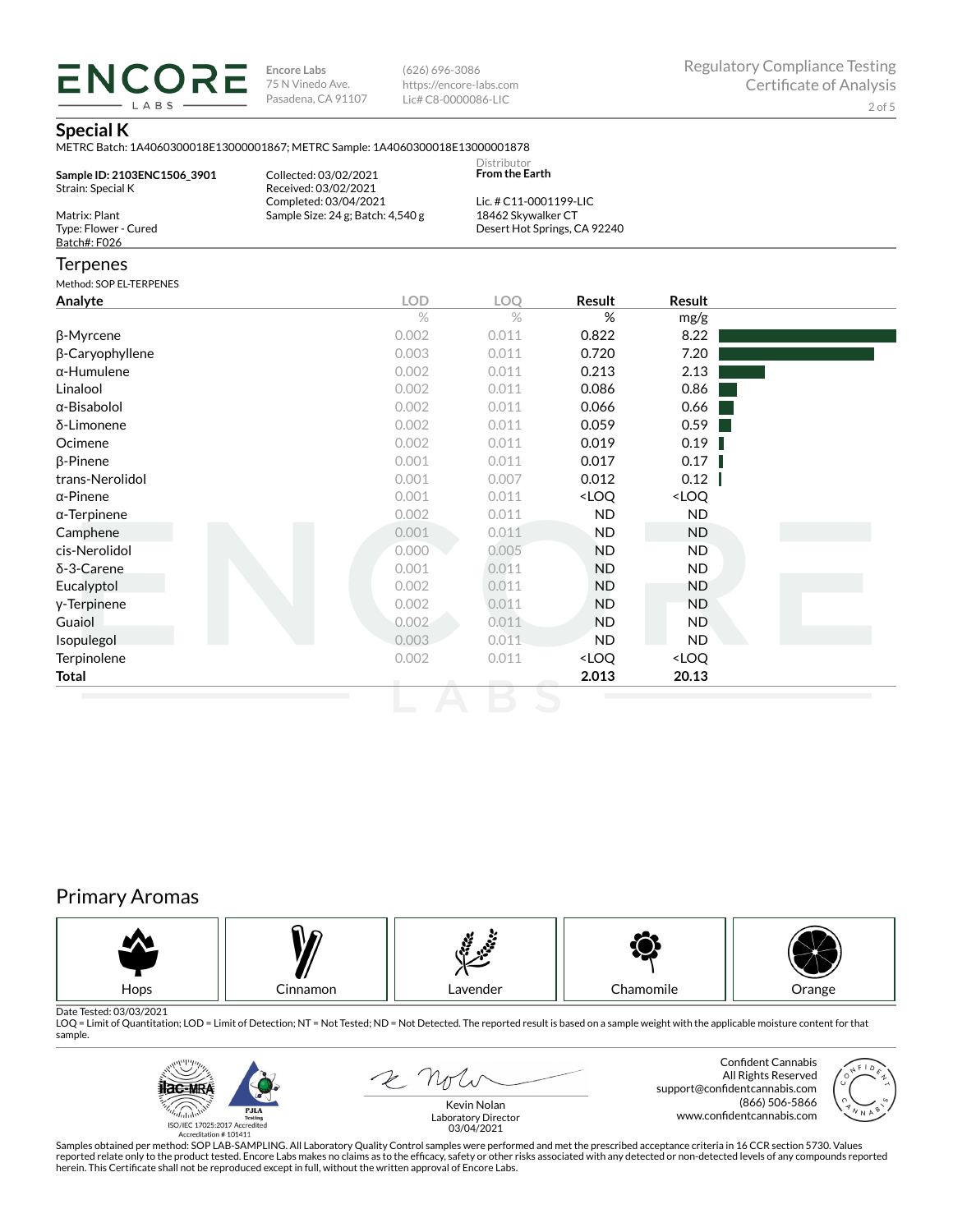**Encore Labs** 75 N Vinedo Ave. Pasadena, CA 91107 (626) 696-3086 https://encore-labs.com Lic# C8-0000086-LIC

> Distributor **From the Earth**

#### **Special K**

METRC Batch: 1A4060300018E13000001867; METRC Sample: 1A4060300018E13000001878

**Sample ID: 2103ENC1506\_3901** Strain: Special K

**ENCOR** LABS

> Collected: 03/02/2021 Received: 03/02/2021 Completed: 03/04/2021 Sample Size: 24 g; Batch: 4,540 g

Lic. # C11-0001199-LIC 18462 Skywalker CT Desert Hot Springs, CA 92240

### Pesticides

Matrix: Plant Type: Flower - Cured Batch#: F026

Method: SOP EL-PesticidesLCMS LC-MS

| Analyte             | <b>LOD</b> | <b>LOO</b> | Limit          | Result         | <b>Status</b> | Analyte                   | <b>LOD</b> | LOQ       | Limit          | Result    | <b>Status</b> |
|---------------------|------------|------------|----------------|----------------|---------------|---------------------------|------------|-----------|----------------|-----------|---------------|
|                     | $\mu$ g/g  | $\mu$ g/g  | $\mu$ g/g      | µg/g           |               |                           | $\mu$ g/g  | $\mu$ g/g | $\mu$ g/g      | $\mu$ g/g |               |
| Abamectin           | 0.005      | 0.02       | 0.1            | <b>ND</b>      | Pass          | Fludioxonil               | 0.01       | 0.05      | 0.1            | <b>ND</b> | Pass          |
| Acephate            | 0.002      | 0.01       | 0.1            | <b>ND</b>      | Pass          | Hexythiazox               | 0.005      | 0.02      | 0.1            | <b>ND</b> | Pass          |
| Acequinocyl         | 0.01       | 0.02       | 0.1            | <b>ND</b>      | Pass          | Imazalil                  | 0.05       | 0.1       | 0.05           | <b>ND</b> | Pass          |
| Acetamiprid         | 0.005      | 0.02       | 0.1            | <b>ND</b>      | Pass          | Imidacloprid              | 0.005      | 0.02      | 5              | <b>ND</b> | Pass          |
| Aldicarb            | 0.05       | 0.1        | 0.05           | <b>ND</b>      | Pass          | <b>Kresoxim Methyl</b>    | 0.005      | 0.02      | 0.1            | <b>ND</b> | Pass          |
| Azoxystrobin        | 0.005      | 0.02       | 0.1            | <b>ND</b>      | Pass          | Malathion                 | 0.02       | 0.05      | 0.5            | <b>ND</b> | Pass          |
| <b>Bifenazate</b>   | 0.005      | 0.01       | 0.1            | <b>ND</b>      | Pass          | Metalaxyl                 | 0.002      | 0.005     | $\overline{2}$ | <b>ND</b> | Pass          |
| <b>Bifenthrin</b>   | 0.005      | 0.01       | 3              | <b>ND</b>      | Pass          | Methiocarb                | 0.05       | 0.1       | 0.05           | <b>ND</b> | Pass          |
| <b>Boscalid</b>     | 0.02       | 0.05       | 0.1            | <b>ND</b>      | Pass          | Methomyl                  | 0.01       | 0.02      | 1              | <b>ND</b> | Pass          |
| Captan              | 0.2        | 0.3        | 0.7            | <b>ND</b>      | Pass          | Mevinphos                 | 0.02       | 0.05      | 0.02           | <b>ND</b> | Pass          |
| Carbaryl            | 0.02       | 0.05       | 0.5            | <b>ND</b>      | Pass          | Myclobutanil              | 0.005      | 0.01      | 0.1            | <b>ND</b> | Pass          |
| Carbofuran          | 0.05       | 0.1        | 0.05           | <b>ND</b>      | Pass          | Naled                     | 0.01       | 0.02      | 0.1            | <b>ND</b> | Pass          |
| Chlorantraniliprole | 0.002      | 0.01       | 10             | <b>ND</b>      | Pass          | Oxamyl                    | 0.005      | 0.01      | 0.5            | <b>ND</b> | Pass          |
| Chlordane           | 0.05       | 0.1        | 0.05           | <b>ND</b>      | Pass          | Paclobutrazol             | 0.05       | 0.1       | 0.05           | <b>ND</b> | Pass          |
| Chlorfenapyr        | 0.05       | 0.1        | 0.05           | <b>ND</b>      | Pass          | Parathion Methyl          | 0.02       | 0.05      | 0.02           | <b>ND</b> | Pass          |
| Chlorpyrifos        | 0.05       | 0.1        | 0.05           | <b>ND</b>      | Pass          | Pentachloronitrobenzene   | 0.02       | 0.05      | 0.1            | <b>ND</b> | Pass          |
| Clofentezine        | 0.01       | 0.02       | 0.1            | <b>ND</b>      | Pass          | Permethrin                | 0.02       | 0.05      | 0.5            | <b>ND</b> | Pass          |
| Coumaphos           | 0.02       | 0.05       | 0.02           | <b>ND</b>      | Pass          | Phosmet                   | 0.01       | 0.02      | 0.1            | <b>ND</b> | Pass          |
| Cyfluthrin          | 0.05       | 0.1        | $\overline{2}$ | <b>ND</b>      | Pass          | <b>Piperonyl Butoxide</b> | 0.002      | 0.01      | 3              | <b>ND</b> | Pass          |
| Cypermethrin        | 0.1        | 0.2        | 1              | <b>ND</b>      | Pass          | Prallethrin               | 0.005      | 0.02      | 0.1            | <b>ND</b> | Pass          |
| Daminozide          | 0.02       | 0.05       | 0.02           | <b>ND</b>      | Pass          | Propiconazole             | 0.005      | 0.01      | 0.1            | <b>ND</b> | Pass          |
| Diazinon            | 0.002      | 0.01       | 0.1            | <b>ND</b>      | Pass          | Propoxur                  | 0.05       | 0.1       | 0.05           | <b>ND</b> | Pass          |
| <b>Dichlorvos</b>   | 0.02       | 0.05       | 0.02           | <b>ND</b>      | Pass          | Pyrethrins                | 0.02       | 0.05      | 0.5            | <b>ND</b> | Pass          |
| Dimethoate          | 0.02       | 0.05       | 0.02           | <b>ND</b>      | Pass          | Pyridaben                 | 0.005      | 0.01      | 0.1            | <b>ND</b> | Pass          |
| Dimethomorph        | 0.005      | 0.02       | $\overline{2}$ | <b>ND</b>      | Pass          | Spinetoram                | 0.005      | 0.01      | 0.1            | <b>ND</b> | Pass          |
| Ethoprophos         | 0.05       | 0.1        | 0.05           | N <sub>D</sub> | Pass          | Spinosad                  | 0.005      | 0.01      | 0.1            | <b>ND</b> | Pass          |
| Etofenprox          | 0.05       | 0.1        | 0.05           | <b>ND</b>      | Pass          | Spiromesifen              | 0.01       | 0.02      | 0.1            | <b>ND</b> | Pass          |
| Etoxazole           | 0.005      | 0.02       | 0.1            | <b>ND</b>      | Pass          | Spirotetramat             | 0.005      | 0.01      | 0.1            | <b>ND</b> | Pass          |
| Fenhexamid          | 0.005      | 0.02       | 0.1            | <b>ND</b>      | Pass          | Spiroxamine               | 0.05       | 0.1       | 0.05           | <b>ND</b> | Pass          |
| Fenoxycarb          | 0.05       | 0.1        | 0.05           | <b>ND</b>      | Pass          | Tebuconazole              | 0.005      | 0.01      | 0.1            | <b>ND</b> | Pass          |
| Fenpyroximate       | 0.005      | 0.02       | 0.1            | <b>ND</b>      | Pass          | Thiacloprid               | 0.02       | 0.05      | 0.02           | <b>ND</b> | Pass          |
| Fipronil            | 0.05       | 0.1        | 0.05           | <b>ND</b>      | Pass          | Thiamethoxam              | 0.005      | 0.01      | 5              | <b>ND</b> | Pass          |
| Flonicamid          | 0.01       | 0.02       | 0.1            | <b>ND</b>      | Pass          | Trifloxystrobin           | 0.005      | 0.01      | 0.1            | <b>ND</b> | Pass          |

LOQ = Limit of Quantitation; LOD = Limit of Detection; NT = Not Tested; ND = Not Detected.

**Hac-MRA PJLA** , Julia resung<br>ISO/IEC 17025:2017 Accredited<br>Accreditation # 101411

Confident Cannabis All Rights Reserved support@confidentcannabis.com (866) 506-5866 www.confidentcannabis.com





Kevin Nolan Laboratory Director 03/04/2021

Samples obtained per method: SOP LAB-SAMPLING. All Laboratory Quality Control samples were performed and met the prescribed acceptance criteria in 16 CCR section 5730. Values reported relate only to the product tested. Encore Labs makes no claims as to the efficacy, safety or other risks associated with any detected or non-detected levels of any compounds reported<br>herein. This Certificate shall

Pass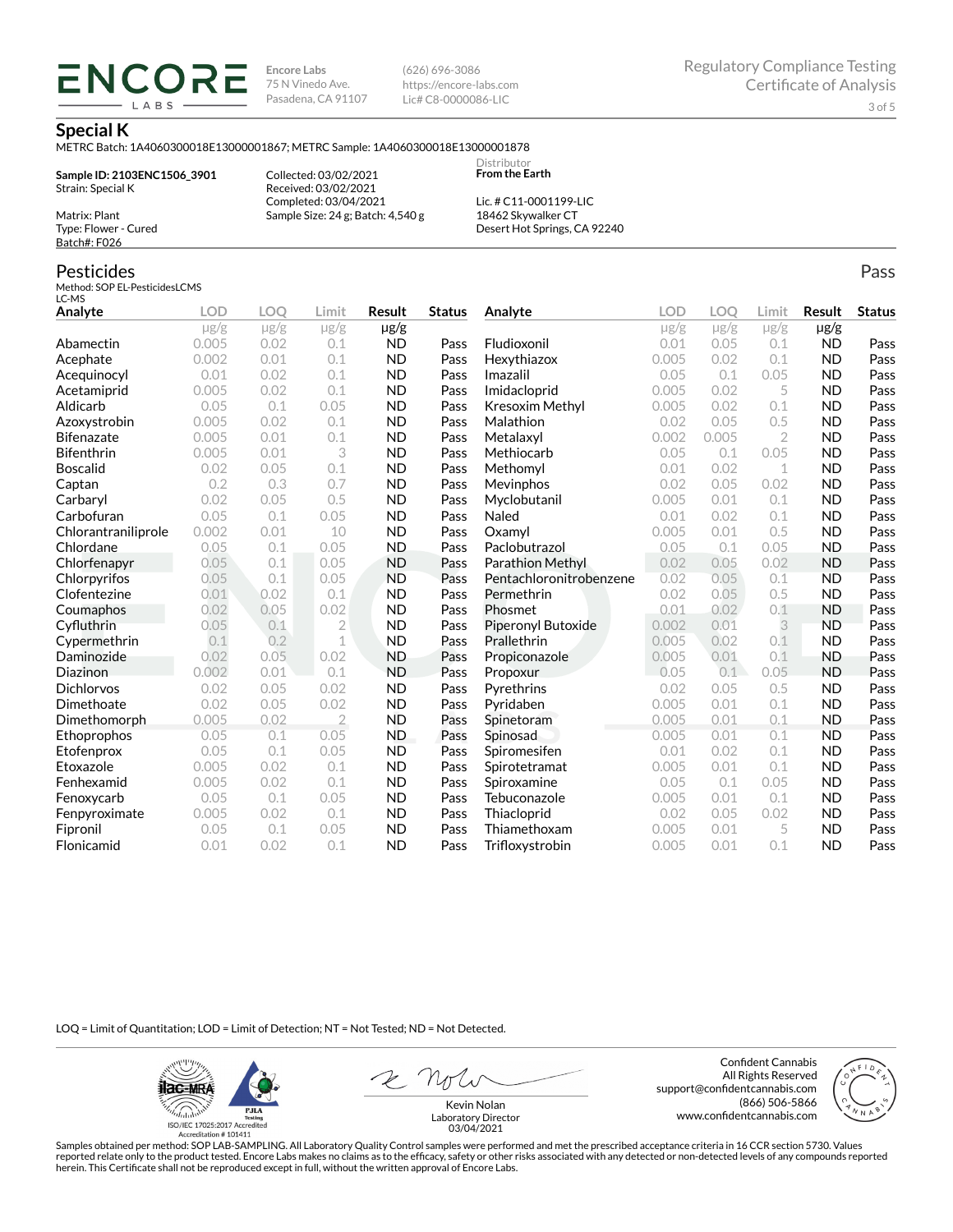**ENCORE** LABS

**Encore Labs** 75 N Vinedo Ave. Pasadena, CA 91107

(626) 696-3086 https://encore-labs.com Lic# C8-0000086-LIC

Pass

### **Special K**

METRC Batch: 1A4060300018E13000001867; METRC Sample: 1A4060300018E13000001878

| Sample ID: 2103ENC1506 3901<br>Strain: Special K | Collected: 03/02/2021<br>Received: 03/02/2021 | Distributor<br><b>From the Earth</b> |
|--------------------------------------------------|-----------------------------------------------|--------------------------------------|
|                                                  | Completed: 03/04/2021                         | Lic. # C11-0001199-LIC               |
| Matrix: Plant                                    | Sample Size: 24 g; Batch: 4,540 g             | 18462 Skywalker CT                   |
| Type: Flower - Cured                             |                                               | Desert Hot Springs, CA 92240         |
| Batch#: F026                                     |                                               |                                      |
| <b>Mycotoxins</b>                                |                                               |                                      |
| Method: SOP EL-PesticidesLCMS                    |                                               |                                      |

| LC-MS                   |            |       |            |            |               |
|-------------------------|------------|-------|------------|------------|---------------|
| Analyte                 | <b>LOD</b> | LOC.  | Limit      | Result     | <b>Status</b> |
|                         | µg/kg      | µg/kg | $\mu$ g/kg | $\mu$ g/kg |               |
| <b>B1</b>               |            |       |            | <b>ND</b>  | Tested        |
| <b>B2</b>               |            |       |            | <b>ND</b>  | <b>Tested</b> |
| G <sub>1</sub>          |            |       |            | <b>ND</b>  | <b>Tested</b> |
| G <sub>2</sub>          |            |       |            | <b>ND</b>  | <b>Tested</b> |
| Ochratoxin A            |            |       | 20         | <b>ND</b>  | Pass          |
| <b>Total Aflatoxins</b> |            |       | 20         | <b>ND</b>  | Pass          |



Date Tested: 03/03/2021 LOQ = Limit of Quantitation; LOD = Limit of Detection; NT = Not Tested; ND = Not Detected.



Confident Cannabis All Rights Reserved support@confidentcannabis.com (866) 506-5866 www.confidentcannabis.com



Kevin Nolan Laboratory Director 03/04/2021

Samples obtained per method: SOP LAB-SAMPLING. All Laboratory Quality Control samples were performed and met the prescribed acceptance criteria in 16 CCR section 5730. Values reported relate only to the product tested. Encore Labs makes no claims as to the efficacy, safety or other risks associated with any detected or non-detected levels of any compounds reported<br>herein. This Certificate shall